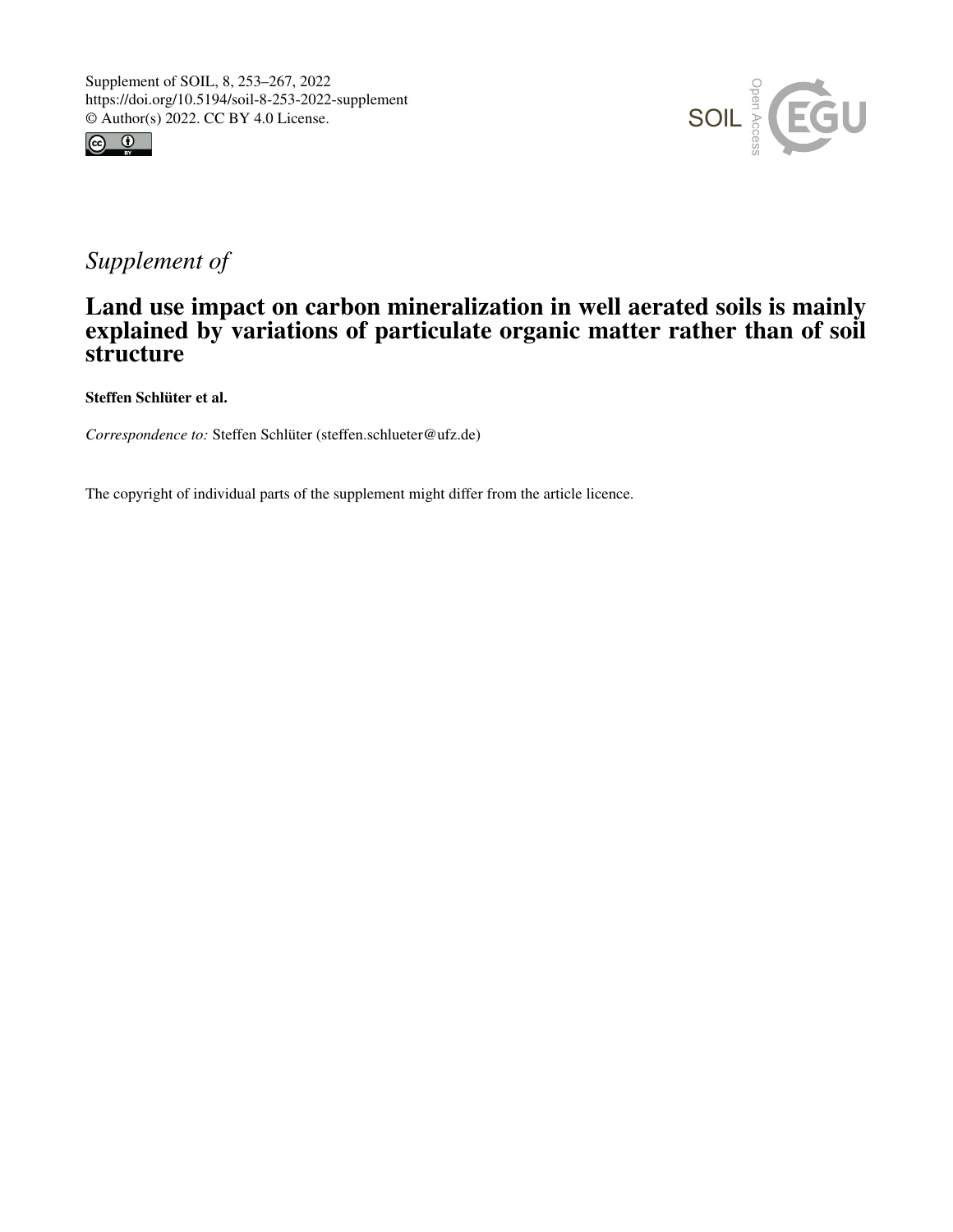

Figure S 1: Time series of CO<sub>2</sub> release for each replicate during substrate-induced respiration until the CO<sub>2</sub> capacity of the **respirometer was reached (n=15 for CF, OF, n=10 for IM, EM, EP). CF conventional farming, OF organic farming, IM intensively managed meadow, EM extensively managed meadow, EP extensively managed pasture.**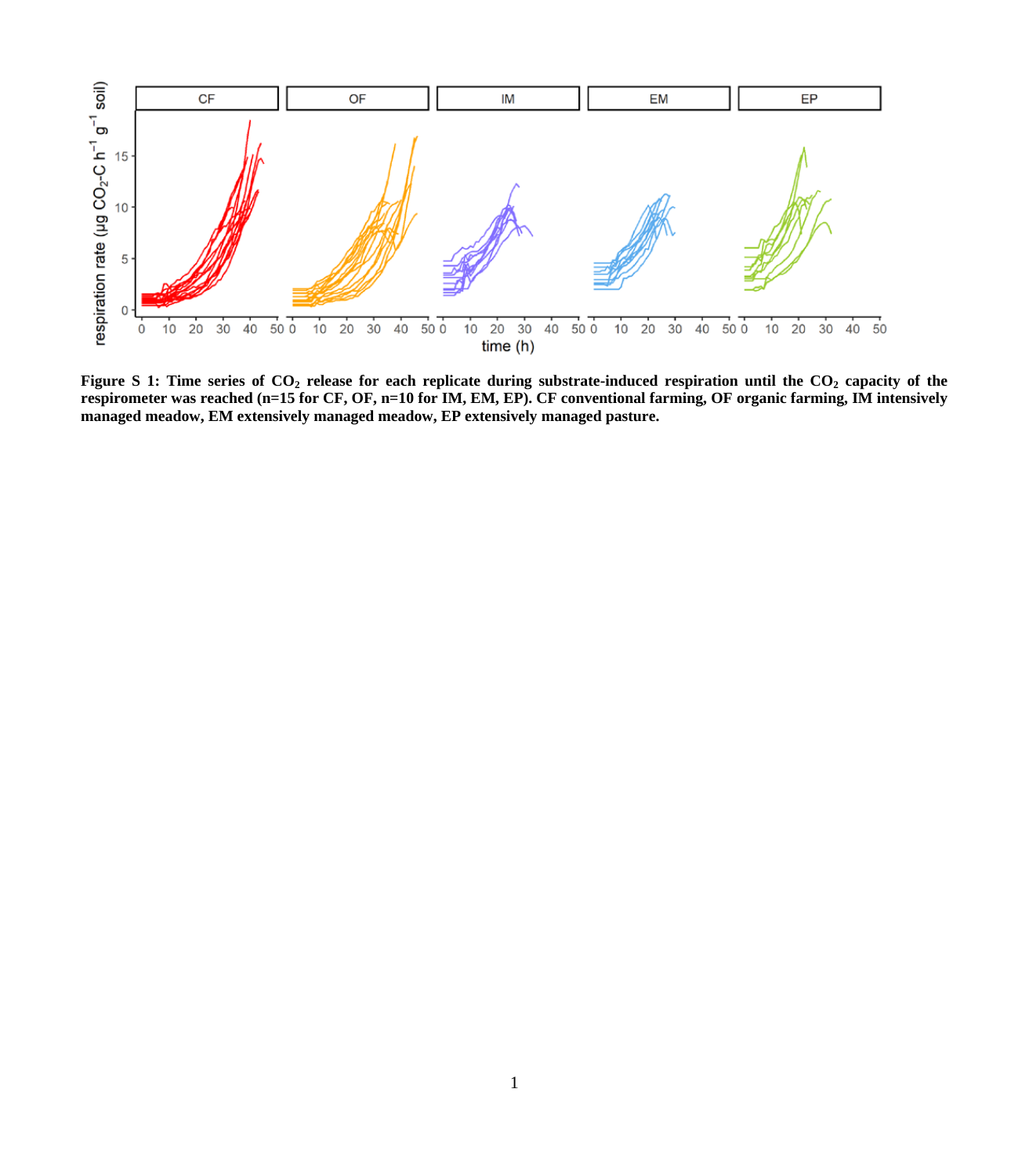

**Figure S 2: Correlation matrix of all investigated properties based on all samples from all land uses:**  $t_{\text{exc}}$  **and**  $p_{\text{B}}$  **are considered target variables during partial least square regression, whereas all other properties are considered as explanatory variables. Only**  significant (p<0.05) correlations are displayed. Symbols represent:  $\phi_{vis}$  – visible porosity,  $a$  – pore surface area density,  $b$  – mean **breadth density,**  $\chi$  **– Euler number density,**  $\emptyset$  **– average pore diameter,**  $\emptyset$ **<sub>c</sub> – critical pore diameter,**  $\Gamma$ **– connection probability,**  $d$  **– average pore distance,**  $v_r$  **– POM volume fraction,**  $\rho$  **– bulk density,**  $\theta/\phi$  **– field water saturation,**  $\theta_a$  **– air content after glucose addition,**  $m_r$  **– POM content,**  $\mu$  **– growth rate,**  $A$  **– growth independent release CO<sub>2</sub> release rate,**  $B$  **– growth dependent release**  $CO_2$  **release rate,**  $p_0$  **– substrate induced**  $CO_2$  **release,**  $r_0$  **– active microbial fraction,**  $TMB$  **– total microbial biomass,**  $AMB$  **– active** microbial biomass,  $\mathbf{p}_B$  – basal respiration rate,  $t_{exc}$  – time until respirometer capacity excess.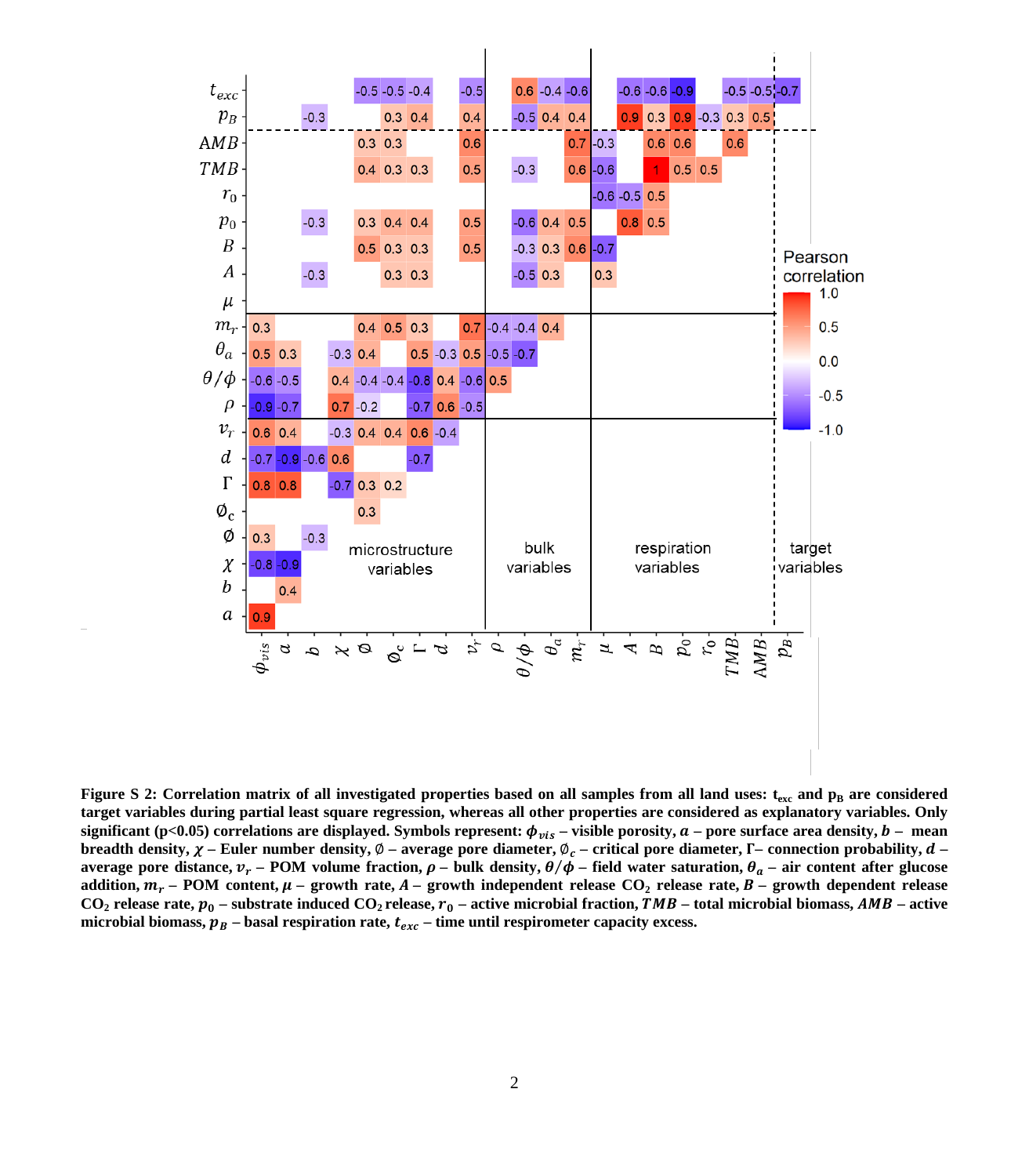

Figure S 3: Biplot for partial least square regression of basal respiration ( $p_B$ ) with scores of individual samples from different land<br>uses in the first principal components (1st xy-axis) and loadings (2nd y-axis) showi **components. The numbered labels (1-5) correspond to samples depicted in Fig. 3 of the main paper.**